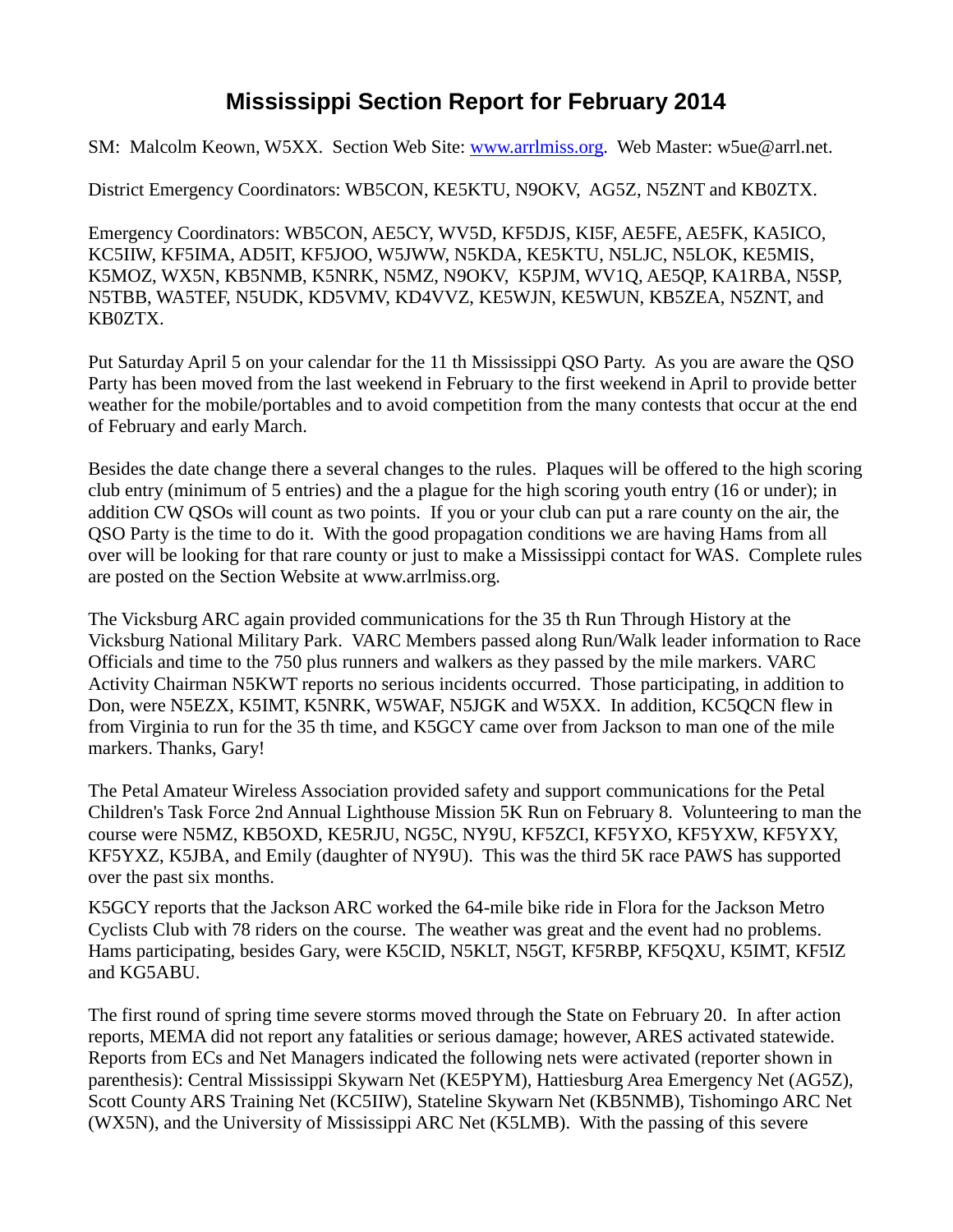weather, surely Spring was on its way. Wrong!

EC WA5TEF reports that Lee County ARES conducted a SET in cooperation with NWS-Memphis. The net result was VHF local communications were excellent, but HF communications with Memphis were marginal. This problem will be addressed in the immediate future. While at the Lee County EOC Jim and W5STV programmed the long silent VHF/UHF rig such that it could be used with local repeaters.

DEC K1REZ reports that the Scott County Amateur Radio Club and the Scott County ARES Team have been building microwave repeaters the last couple of months. They plan to launch Mississippi's first county-wide Broadband Hamnet linking the computers at local served agencies and ARES members via a 13 cm amateur radio frequency. The Scott County Broadband HamNet is a high speed, self discovering, self configuring, fault tolerant, wireless computer network that can run for days from a fully charged car battery, or indefinitely with the addition of a modest solar array or other supplemental power source. The purpose of the HamNet will be to provide an emergency backup computer network for served agencies.

EC WX5N reports from Tishomingo County that the Ham Radio Station formerly at the 911 Facility has been relocated to the EOC with the existing county emergency communications radios. This will allow greater communications efficiency in the event of an emergency.

Want to avoid an extra trip to the Courthouse to get the sticker for your Ham Tag? W5XX renewed his license this year. When he went to the Warren County Courthouse to get his sticker, he was informed that he must show his new license in order to get a new sticker. Another round trip.

Welcome to the following new Hams in Mississippi in February: KB5ABR, Richard – Vicksburg; KB5ABS, Sharon – Columbus; KG5ABT, Kenneth – McComb; KB5ABU, Trey – Madison; KG5ABV, Andrew – Brandon; KB5ABW, Edgar – Florence; KG5AFG, John – Biloxi; KG5AFK, Corey – Carriere; KG5AFS, Charles – Petal; KG5AFT; Kissi – Mize; KG5AGV, Johnie – Mississippi State; KG5AGY, John – Southaven; KG5AID, Torrey – Starkville; KF5AIE, Laurel – Eupora; KG5AKQ, Corey – Southaven; KG5AMF, Tian – Brandon; KG5AMG, Leon – Crystal Springs; KG5AMH, Kendrick – Brandon; KG5AMI, Gail – Wesson; KG5AMR, Sallie – Mississippi State; KG5AMS, William – Starkville; KG5AMT, Steven – West Point; KG5AMU, John – Steens; KG5AMV, Thomas – McComb; and KG5ANB, Ronald – Seminary. Twenty five new Hams in one month. Great! Thanks to all of the Instructors and VE Teams that made this happen.

Also welcome to the following new ARRL Members in February: KG5ABU – Madison; KG5AKQ – Southaven; KC5AVF – Carriere; NG5C – Petal; KA5CUI – Indianola; W5DFD – Byhalia; KF5FXR – Tishomingo; AE5GN – Gulfport; KF5ISR – Clinton; KB5JAJ – Brookhaven; KD4JON – Southaven; W5KDA – Natchez; KA4LDU – Ocean Springs; W05LFY – Ocean Springs; KC5OAE – Gulfport; KD5RGT – Brookhaven; KD5RII – Brookhaven; W5SGO – Long Beach; N5WTH – Carthage; N5XQQ – Union; KE5YBU – Petal; KB5YJG – Fulton; and KF5ZRA – Jackson. ARRL Membership in Mississippi is 1,131 as of February 28. Up 7 from last month. Looks like we are back on track to break our record of 1,147. Thanks for your continuing efforts!

Congratulations to W5FFF who celebrated his 100 th birthday in February. Bob was the first Chief Engineer at WLBT-TV in Jackson. And last but not least congratulations to N5VEI who was commended by the current legislative session for his continued display of distinguished excellence in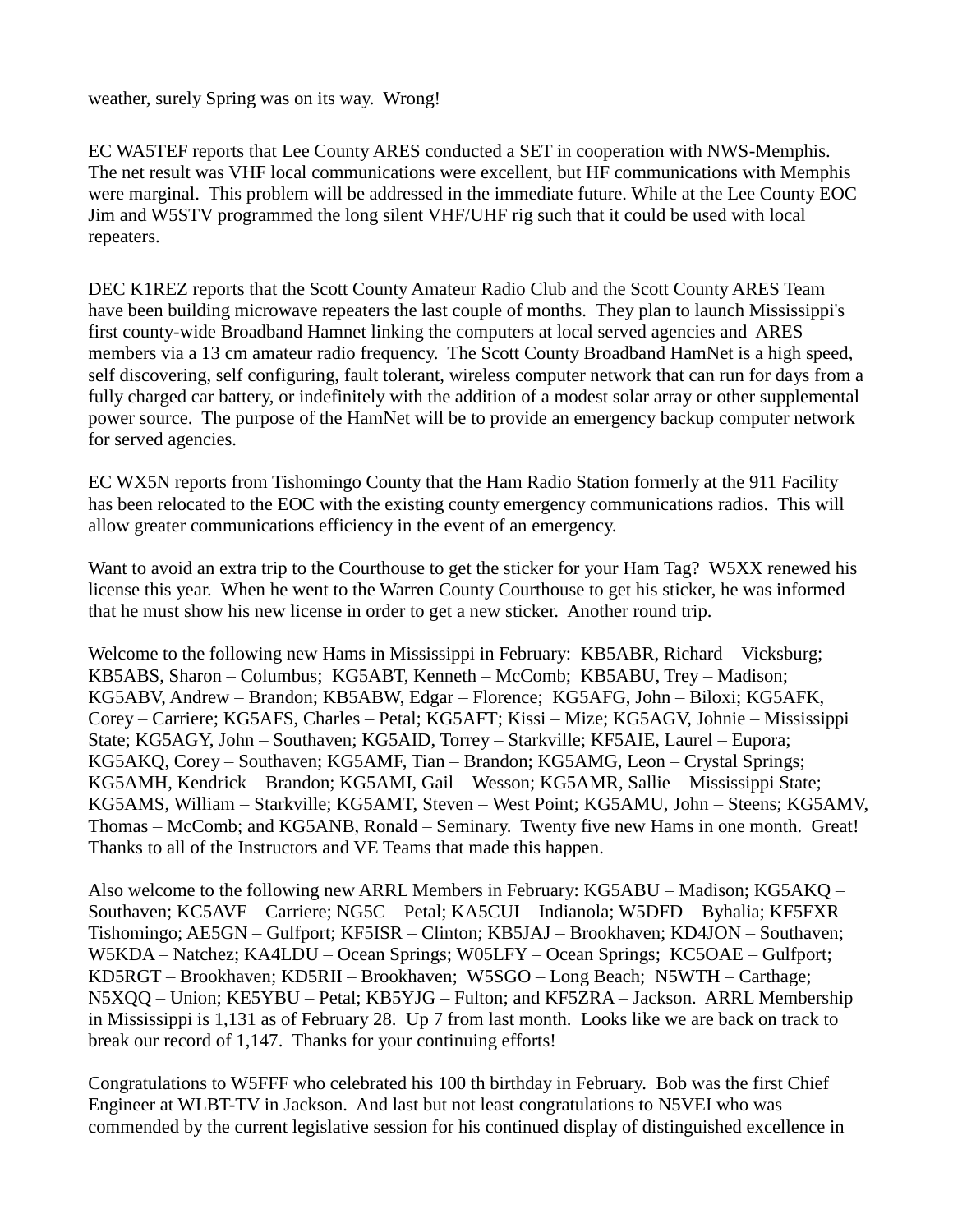teaching.

Also, congratulations to the following on their upgrades: KE5FBA, Chad - Starkville; KF5FND, Jerry – Port Gibson; KB5QBK, Donna – Rienzi; KF5SQF, Robert – Bay St. Louis; KE5VEB, Thomas – Oakland; KF5VRA, James – Laurel; KF5ZJI, Susan – Horn Lake; KF5ZUR, Janet – Purvis; KF5ZWU, Jonathan – Corinth; and KF5ZZK, Thomas – Florence.

Club Newsletters/Reports: Hattiesburg ARC (AC5E), Lowndes County ARA (AD5DO), Meridian ARC (W5MAV), Tishomingo County ARC (AG5RP), and the Northeast Mississippi ARA (KB5NMB).

DEC/EC Reports: KF5EZT (Rankin), AE5FE (Lauderdale/Clarke), KC5IIW (Scott), N5KDA (Adams), KE5KTU (Hinds), K5MOZ (Jackson), WX5N (Prentiss and Tishomingo), KB5NMB (Itawamba), K1REZ (EC MS), WA5TEF (Lee), and KE5WJN (Pearl River).

Regret to report the passing of WA5JTB of Booneville.

HF Net Reports - sessions/QNI/QTC (Net Manager)

Magnolia Section Net 28/1059/33 (K5DSG) MS Baptist Hams Net 4/23/0 (WF5F) MSPN 28/2855/18 (K5NRK) MS Slow Net 20/37/0 (W3TWD)

VHF Net Reports - sessions/QNI/QTC (Net Manager)

Booneville and Prentiss County ARES 4/41/0 (WX5N) Capital Area Em Net 4/64/0 (K5XU) Delta Simplex ARES Net 4/17/0 (K5JAW) Hattiesburg Area 2M EN 4/70/0 (K5TLL) one severe weather activation Hattiesburg Area 10M EN 4/41/0 (K5TLL) Itawamba County ARES 3/41/2 (KB5NMB) Jackson Co ARES Net 24/374/1 (K5MOZ) Magnolia DX Assn 4/62/0 (K5OAZ) Meridian Area EN 5/53/0 (AE5FE) Metro Jackson ARES Net 4/47/0 (K5GCY) MS HEARS Net District 6 3/26/2 (KF5QLL) Miss/Lou Em Net 4/28/0 (K5NRK) Mississippi Preparedness Project EN 4/47/0 (WX5H) North MS Storm Chasers 4/34/0 (WS0Q) Olive Branch ARC Tech and Info Net 11/113/1 (KD5CKP) Pearl River County ARES 4/54/0 (KE5WJN) Pearl River ARC Net 4/79/0 (K5RDA) Rankin County ARES 4/46/0 (KF5EZT) Scott County ARES Training Net 9/79/0 (KC5IIW) one severe weather activation Southern MS YL Net 4/41/0 (KB5CSQ) Stateline Skywarn Net 4/55/4 (KB5NMB) one severe weather activation Stone County ARES 4/56/0 (N5UDK) Tishomingo ARC Net 4/82/0 (WX5N) one severe weather activation